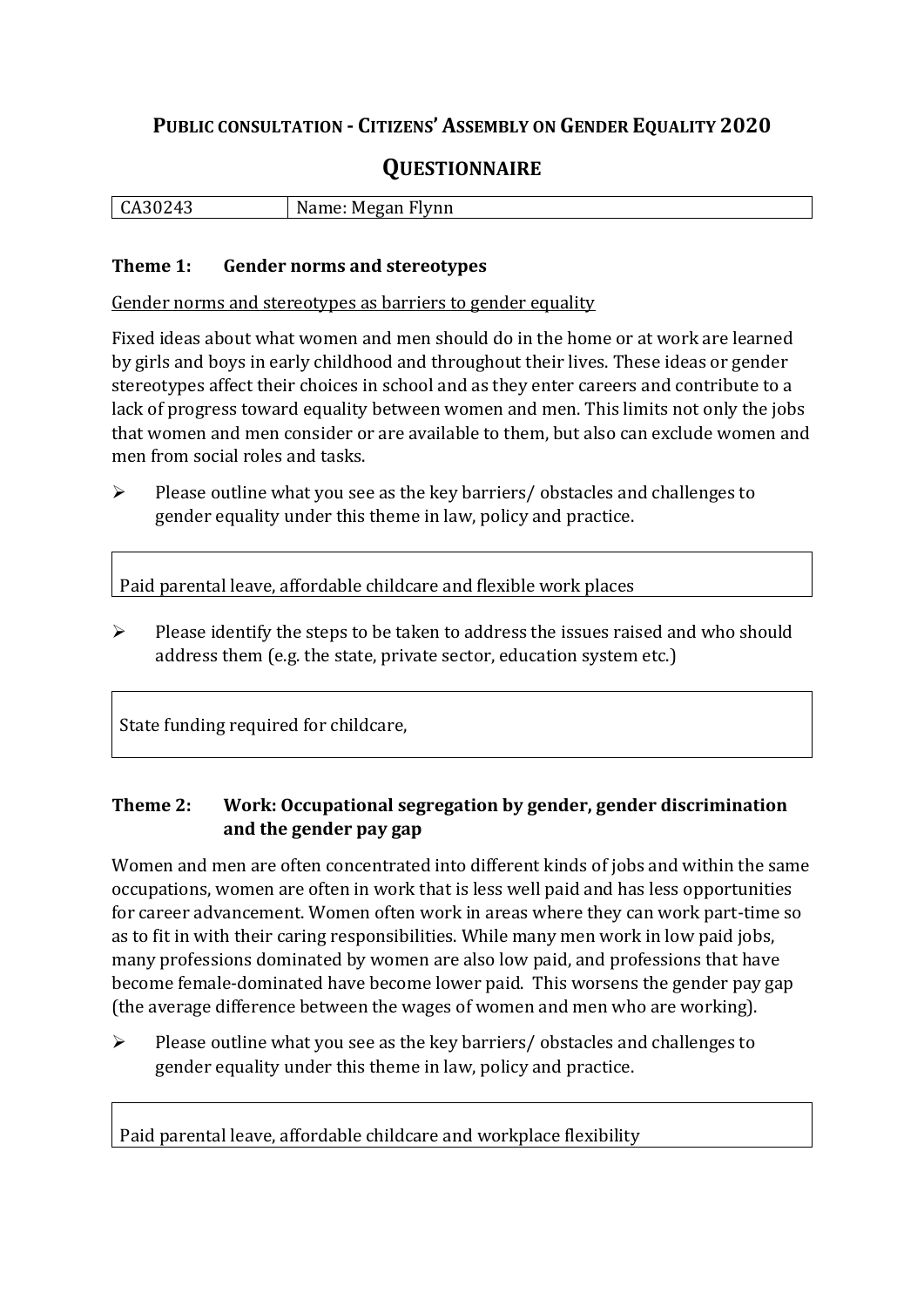$\triangleright$  Please identify the steps to be taken to address the issues raised and who should address them (e.g. the state, private sector, education system etc.)

#### State funding for childcare

### **Theme 3. Care, paid and unpaid, as a social and family responsibility**

Care -- the social responsibility of care and women and men's co responsibility for care, especially within the family

Women remain disproportionately responsible for unpaid care and often work in poorly paid care work. For working parents or [lone parents,](https://aran.library.nuigalway.ie/bitstream/handle/10379/6044/Millar_and_Crosse_Activation_Report.pdf?sequence=1&isAllowed=y) balancing paid work with parenting and or caring for older and dependent adults presents significant challenges. Women are [most disadvantaged by these challenges,](https://eige.europa.eu/gender-equality-index/game/IE/W) yet men also suffer from lack of opportunities to share parenting and caring roles. Despite recent legislation and policy initiatives to support early years parental care, [inequalities in the distribution of unpaid](https://www.ihrec.ie/app/uploads/2019/07/Caring-and-Unpaid-Work-in-Ireland_Final.pdf)  [care](https://www.ihrec.ie/app/uploads/2019/07/Caring-and-Unpaid-Work-in-Ireland_Final.pdf) continue between women and men. The cost of childcare has been identified as a particular barrier to work for women alongside responsibilities of caring for older relatives and dependent adults.

➢ Please outline what you see as the key barriers/ obstacles and challenges to gender equality under this them in law, policy and practice.

Teaching boys that they have 50% responsibility in patenting

 $\triangleright$  Please identify the steps to be taken to address the issues raised and who should address theme (e.g. the state, private sector, education system etc.)

Teaching boys that they have a 50% responsibility in patenting

#### **Theme 4: Women's access to, and representation in, public life and decision making**

Ensure women's participation and representation in decision-making and leadership in the workplace, political and public life

Women are systematically underrepresented in leadership in [economic](https://eige.europa.eu/gender-equality-index/2019/compare-countries/power/2/bar) and [political](https://eige.europa.eu/gender-equality-index/2019/compare-countries/power/1/bar)  [decision-](https://eige.europa.eu/gender-equality-index/2019/compare-countries/power/1/bar)making. Despite the introduction of a candidate gender quota (through the system of party funding) for national political office, and [initiatives](https://betterbalance.ie/) to support women's access to corporate decision-making roles, men continue to dominate leadership positions. There are also issues to be considered around how media represents women and men.